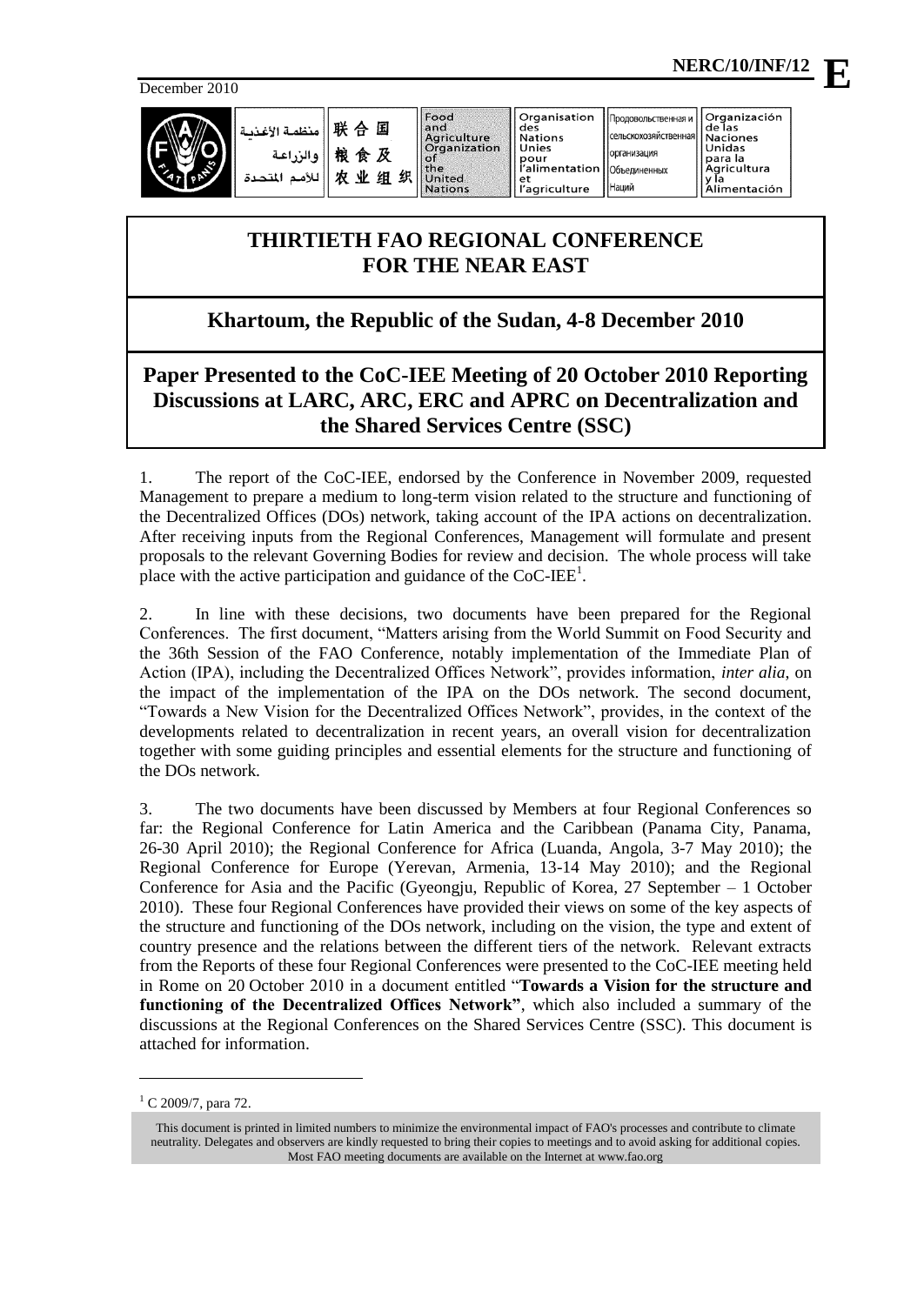**Towards a Vision for the structure and functioning of the Decentralized Offices (DOs) Network**

#### **I. Medium- to Long-term Vision Related to the Structure and Functioning of the Decentralized Offices (DOs) Network**

1. IPA action 3.84 requested Management to conduct a review of FAO's Country Offices network on the basis of eight specific criteria. The objective was to ensure that, at a minimum, the structural budgetary deficit for the network is eliminated through alternate forms of country presence. The analysis of the criteria carried out by Management was discussed at four meetings of the CoC-IEE Working Groups in 2009, but consensus could not be reached on this subject. In the meantime, Management proposed steps to address the structural budgetary deficit which were presented in the 2009 report of the CoC-IEE and adopted in the PWB 2010- 11. These measures comprised the abolition of the Lapse Factor for the network, and interim measures such as appointing Emergency Coordinators as Officers-in-Charge of FAO Representations (FAORs) and placing current FAO Representatives (FAOReps) against vacant posts in the Regional and Subregional Offices, as well as outposting Regional and Subregional Technical Officers to serve additionally as FAOReps. The report of the CoC-IEE, endorsed by the Conference in November 2009, also requested Management to prepare a medium to longterm vision related to the structure and functioning of the DOs network, taking account of the IPA actions on decentralization. It was decided that the vision be presented for discussion by the FAO Regional Conferences. After receiving inputs from the Regional Conferences, Management will formulate and present proposals to the relevant Governing Bodies for review and decision. The whole process will take place with the active participation and guidance of the CoC-IEE.

2. In line with these decisions, two documents were prepared for the Regional Conferences.<sup>2</sup> The first document "*Matters arising from the World Summit on Food Security and the 36th Session of the FAO Conference, notably implementation of the Immediate Plan of Action (IPA), including the Decentralized Offices Network*" provides information, inter alia, on the impact of the implementation of the IPA on the DOs network (see particularly paragraphs 29-34). The second document "*Towards a New Vision for the Decentralized Offices Network*" provides, in the context of the developments related to decentralization in recent years, an overall vision for decentralization together with some guiding principles and essential elements for the structure and functioning of the DOs network. To provide consistency, some background information on past decentralization initiatives is included in the document in an attempt to help better understand the context in which changes are taking place.

3. The two documents have been discussed by Members at four Regional Conferences so far – the Regional Conference for Latin America and the Caribbean, Panama City, Panama, 26-30 April 2010; the Regional Conference for Africa, Luanda, Angola, 3-7 May 2010; the Regional Conference for Europe, Yerevan, Armenia, 13-14 May 2010; and the Regional Conference for Asia and the Pacific, Gyeongju, Republic of Korea, 26 September-1 October 2010. These documents will also be submitted to the Regional Conference for the Near East, scheduled for 4-8 December 2010, Khartoum, Sudan.

4. The four Regional Conferences, held to date in 2010, provided their views on some of the key aspects of the structure and functioning of the DOs network, including on the vision, the type and extent of country presence and the relations between the different tiers of the network. Relevant extracts from the Reports of these four Regional Conferences are reproduced in Table 1 below.

1

 $2$  These two documents were provided to the CoC-IEE at its meeting of 23 June 2010.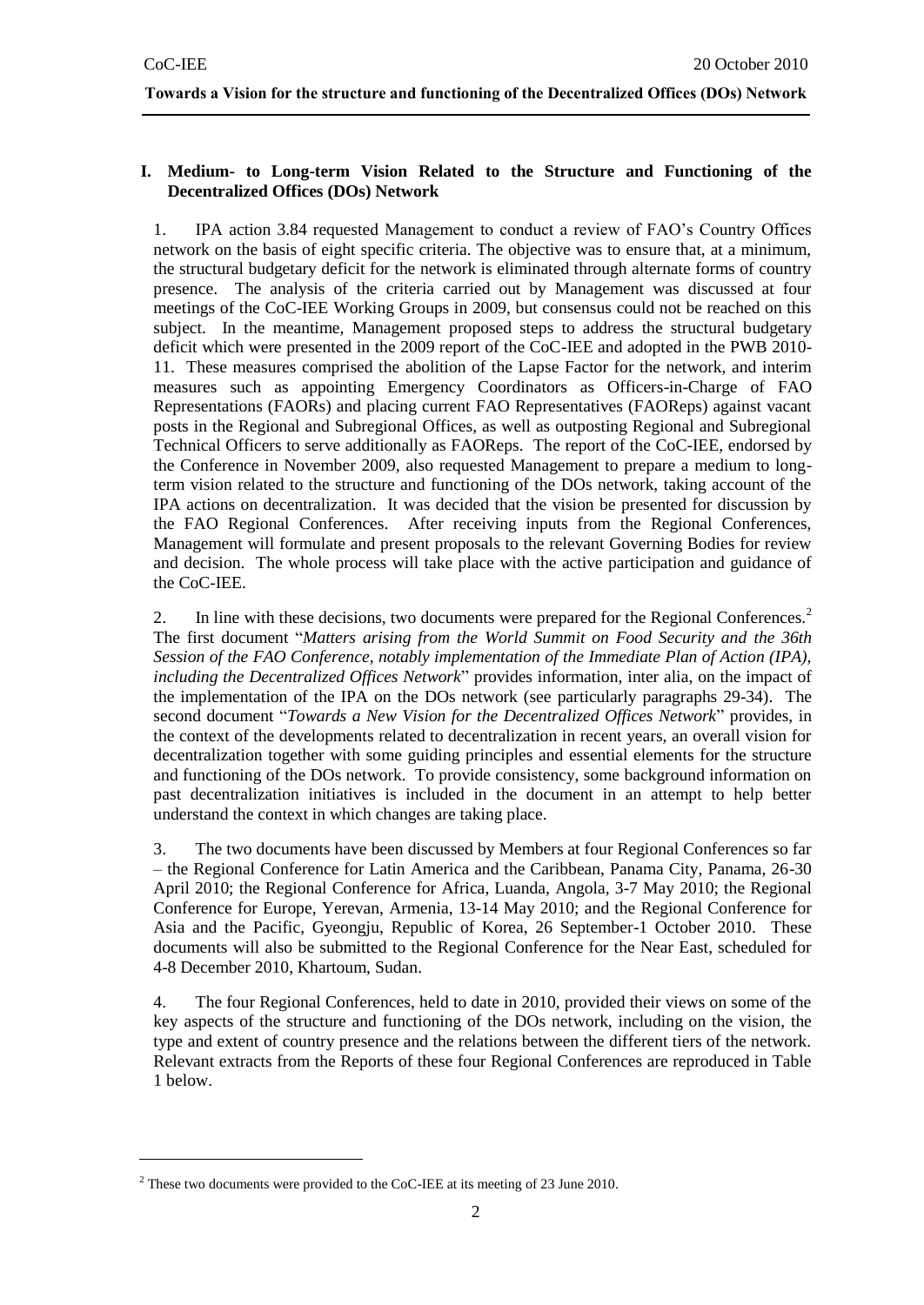5. The CoC-IEE may wish to provide its comments on the vision for decentralization, particularly in the context of the latest developments and progress made in IPA implementation, as well as the views expressed by the four Regional Conferences, considering that one more Regional Conference is still to discuss this matter.

#### **II. Establishment of one global Shared Services Centre**

6. The 137th session of the FAO Council took note of the planned review of the Shared Services Centre (SSC) for possible creation of one global SSC hub, referred to in the PWB 2010-11. It stressed that any decision on closing the SSC hubs in Santiago and Bangkok should be transparent, preceded by in-depth analysis, including consultations with the Regional Conferences and Finance Committee. Therefore, the four Regional Conferences held to date also discussed a document on "Establishment of one global Shared Services Centre"<sup>3</sup>. Relevant extracts from the Reports of the four Regional Conferences are also contained in Table 1. The document on the SSC will also be submitted to the other Regional Conference to be held later this year.

7. The CoC-IEE may wish to take note of the views expressed by the four Regional Conferences on the establishment of one global SSC and provide comments on this matter.

1

<sup>&</sup>lt;sup>3</sup> This document was provided to the CoC-IEE at its meeting of 23 June 2010.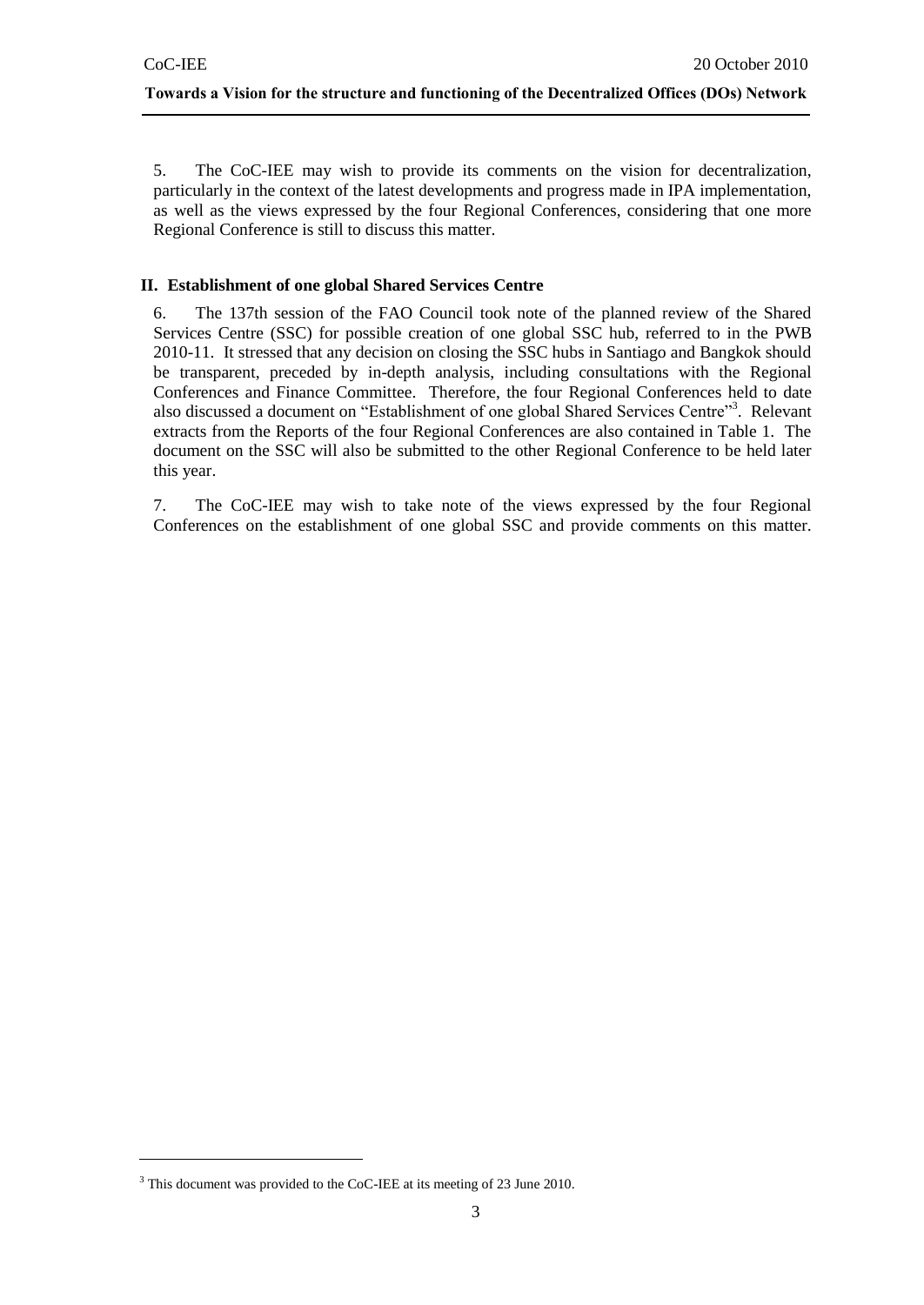#### **Table 1: Extracts from the Reports of the Four Regional Conferences Related to Decentralization and the Establishment of a Global Shared Services Centre**

| <b>Regional Conference</b><br>for Latin America and the Caribbean                                                                                                                                                                                                                                                                                                                                  | <b>Regional Conference</b><br>for Africa                                                                                                                                                                                                                                                                                                        | <b>Regional Conference</b><br>for Europe                                                                                                                                                                                                                                                                                                                                                                                                                 | <b>Regional Conference</b><br>for Asia and the Pacific                                                                                                                                                                                                                                                                                                                                                                                                                                                                                        |
|----------------------------------------------------------------------------------------------------------------------------------------------------------------------------------------------------------------------------------------------------------------------------------------------------------------------------------------------------------------------------------------------------|-------------------------------------------------------------------------------------------------------------------------------------------------------------------------------------------------------------------------------------------------------------------------------------------------------------------------------------------------|----------------------------------------------------------------------------------------------------------------------------------------------------------------------------------------------------------------------------------------------------------------------------------------------------------------------------------------------------------------------------------------------------------------------------------------------------------|-----------------------------------------------------------------------------------------------------------------------------------------------------------------------------------------------------------------------------------------------------------------------------------------------------------------------------------------------------------------------------------------------------------------------------------------------------------------------------------------------------------------------------------------------|
| 1. Overall Assessment of Decentralization                                                                                                                                                                                                                                                                                                                                                          |                                                                                                                                                                                                                                                                                                                                                 |                                                                                                                                                                                                                                                                                                                                                                                                                                                          |                                                                                                                                                                                                                                                                                                                                                                                                                                                                                                                                               |
| $\triangleright$ Agreed with the IPA actions related<br>to decentralization.                                                                                                                                                                                                                                                                                                                       | $\triangleright$ Endorsed the vision, as well as the<br>proposals on structure and<br>functioning, contained in the<br>addendum to document ARC/10/2.                                                                                                                                                                                           | $\triangleright$ Expressed its full support for the<br>implementation of the IPA to<br>enhance the efficiency of the<br>Decentralized Offices network.                                                                                                                                                                                                                                                                                                   | $\triangleright$ Welcomed progress made in the<br>implementation of IPA, particularly<br>those having an impact on<br>decentralization.<br>$\triangleright$ In the context of the Regional<br>Priority Framework (2010-2019),<br>while welcoming the initial steps<br>agreed to under the decentralization<br>process in FAO, the Conference<br>recognized that more remains to be<br>done with respect to the<br>commensurate delegation of authority<br>and allocation of resources and urged<br>FAO to advance the process<br>accordingly. |
|                                                                                                                                                                                                                                                                                                                                                                                                    | 2.                                                                                                                                                                                                                                                                                                                                              | <b>Country Coverage</b>                                                                                                                                                                                                                                                                                                                                                                                                                                  |                                                                                                                                                                                                                                                                                                                                                                                                                                                                                                                                               |
| $\triangleright$ Drew attention to the possible<br>consequences of indiscriminate<br>application of the eight streamlining<br>criteria set out in Action 3.84. In this<br>regard, it recalled that a theoretical<br>exercise involving the possible<br>application of five of these eight<br>criteria had produced the alarming<br>result that 94 percent of FAO country<br>offices be eliminated. | $\triangleright$ Expressed the view that the criteria<br>on country coverage provided in the<br>IPA were theoretically good but not<br>practical, particularly in the case of<br>Africa.<br>$\triangleright$ The measures introduced by<br>management were an effective way to<br>address the structural deficit in the<br>FAOR network budget. | $\triangleright$ Requested the secretariat to provide<br>further background documentation on<br>decentralization, including a detailed<br>inventory of the present structure,<br>staffing and funding of the<br>Decentralized Offices and to give<br>serious consideration to fully fledged<br>presence in some of the countries in<br>the region, especially in the Central<br>Asia subregion, while reinforcing its<br>country presence in some others | $\triangleright$ The delegation from Timor-Leste<br>requested the establishment of a full-<br>fledged FAO country office in its<br>capital.                                                                                                                                                                                                                                                                                                                                                                                                   |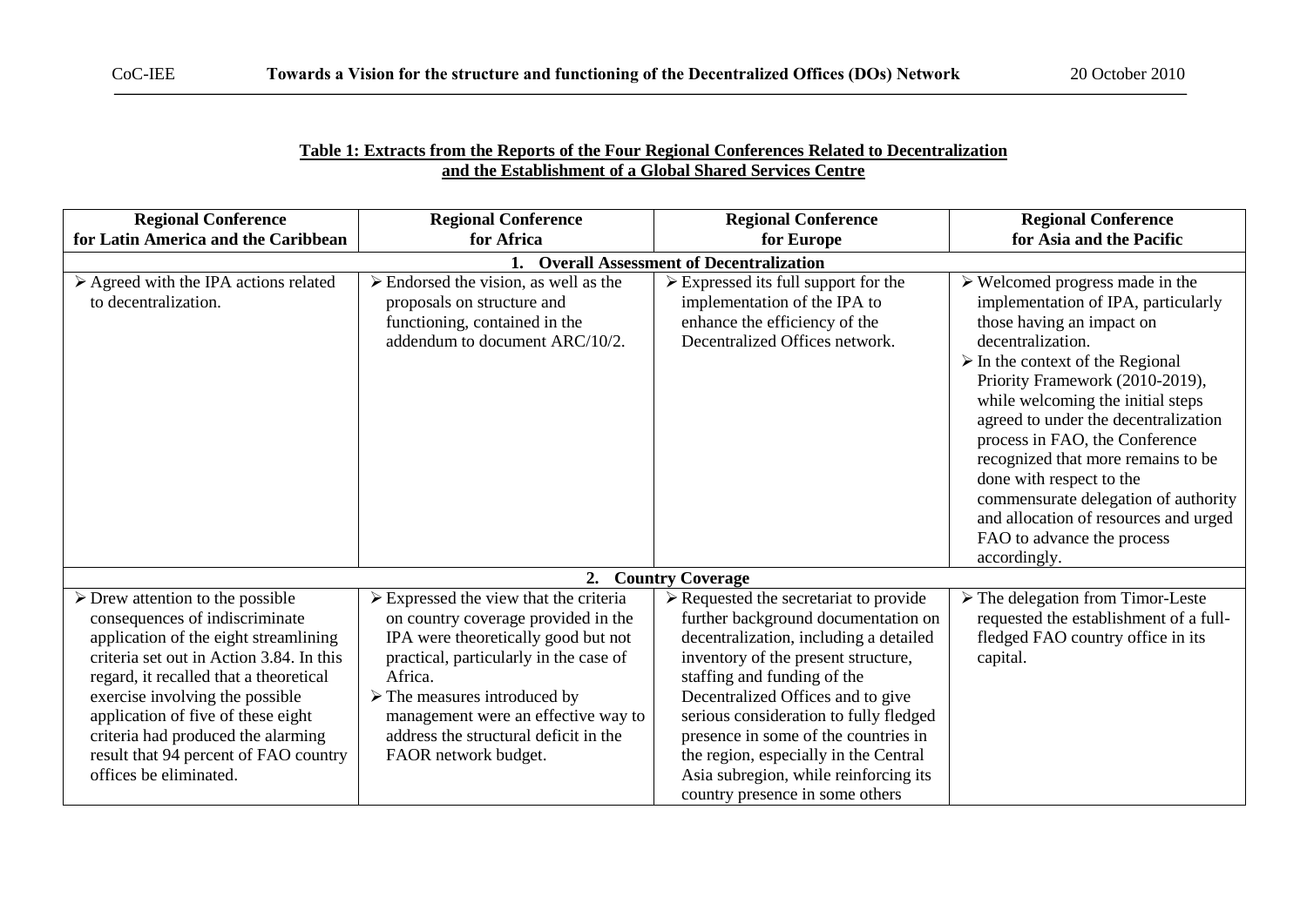| <b>Regional Conference</b>                                                                                                                                                                                                                                                                                                                                                                                                                                                                                                                                                                                                                                                                                                                                                                                                                                                                                                                                                                                                                          | <b>Regional Conference</b>                                                                                                                                                                                                                                                                                                                                                                                                                                                                                                                                                                                                                                                                                                                                                                                                                                                                                                                                                                                                                                                                                               | <b>Regional Conference</b>                                  | <b>Regional Conference</b> |
|-----------------------------------------------------------------------------------------------------------------------------------------------------------------------------------------------------------------------------------------------------------------------------------------------------------------------------------------------------------------------------------------------------------------------------------------------------------------------------------------------------------------------------------------------------------------------------------------------------------------------------------------------------------------------------------------------------------------------------------------------------------------------------------------------------------------------------------------------------------------------------------------------------------------------------------------------------------------------------------------------------------------------------------------------------|--------------------------------------------------------------------------------------------------------------------------------------------------------------------------------------------------------------------------------------------------------------------------------------------------------------------------------------------------------------------------------------------------------------------------------------------------------------------------------------------------------------------------------------------------------------------------------------------------------------------------------------------------------------------------------------------------------------------------------------------------------------------------------------------------------------------------------------------------------------------------------------------------------------------------------------------------------------------------------------------------------------------------------------------------------------------------------------------------------------------------|-------------------------------------------------------------|----------------------------|
| for Latin America and the Caribbean                                                                                                                                                                                                                                                                                                                                                                                                                                                                                                                                                                                                                                                                                                                                                                                                                                                                                                                                                                                                                 | for Africa                                                                                                                                                                                                                                                                                                                                                                                                                                                                                                                                                                                                                                                                                                                                                                                                                                                                                                                                                                                                                                                                                                               | for Europe                                                  | for Asia and the Pacific   |
| $\triangleright$ Emphasized the importance of<br>maintaining FAO's presence in all<br>the countries of the region and of<br>reinforcing the professional teams<br>and technical capacities of the<br>Regional Office and the Subregional<br>Offices.<br>$\triangleright$ Stressed that the criteria of cost<br>reduction and administrative<br>efficiency, as narrowly interpreted,<br>were clearly insufficient to guide<br>decisions on the decentralization<br>process.<br>$\triangleright$ Stressed that decisions on the<br>decentralization process also needed<br>to take into account the contributions<br>of Governments for the functioning<br>of national, subregional and regional<br>offices.<br>$\triangleright$ Stated that before taking decisions<br>on the decentralization process based<br>exclusively on the criteria of cost<br>reduction and savings, the actual<br>performance of the decentralized<br>offices needed to be assessed, for<br>which the requirements deriving from<br>their new role needed to be satisfied. | $\triangleright$ Recommended that the special needs<br>of Africa be kept in mind and that a<br>strong network of country offices,<br>which was essential to meet these<br>needs, be provided.<br>$\triangleright$ Multiple accreditation for country<br>offices would not be suitable for<br>African countries which had urgent<br>and pressing needs for help and<br>support.<br>$\triangleright$ FAO should maintain and possibly<br>increase the number of country<br>offices in the Region.<br>$\triangleright$ Decentralized Offices should be<br>strengthened through both financial<br>and technical resources and there<br>should be better training for staff in<br>these offices.<br>$\triangleright$ The criteria for selection and<br>appointment to FAOR positions<br>should be revised periodically based<br>on the evolving needs of the<br>countries.<br>$\triangleright$ In order to avoid FAO Representative<br>positions being vacant for prolonged<br>periods, there should be a time limit<br>for Member countries to provide<br>feedback on proposed appointments<br>made by the Director-General. | through the nomination of Assistant<br>FAO Representatives. |                            |
|                                                                                                                                                                                                                                                                                                                                                                                                                                                                                                                                                                                                                                                                                                                                                                                                                                                                                                                                                                                                                                                     |                                                                                                                                                                                                                                                                                                                                                                                                                                                                                                                                                                                                                                                                                                                                                                                                                                                                                                                                                                                                                                                                                                                          |                                                             |                            |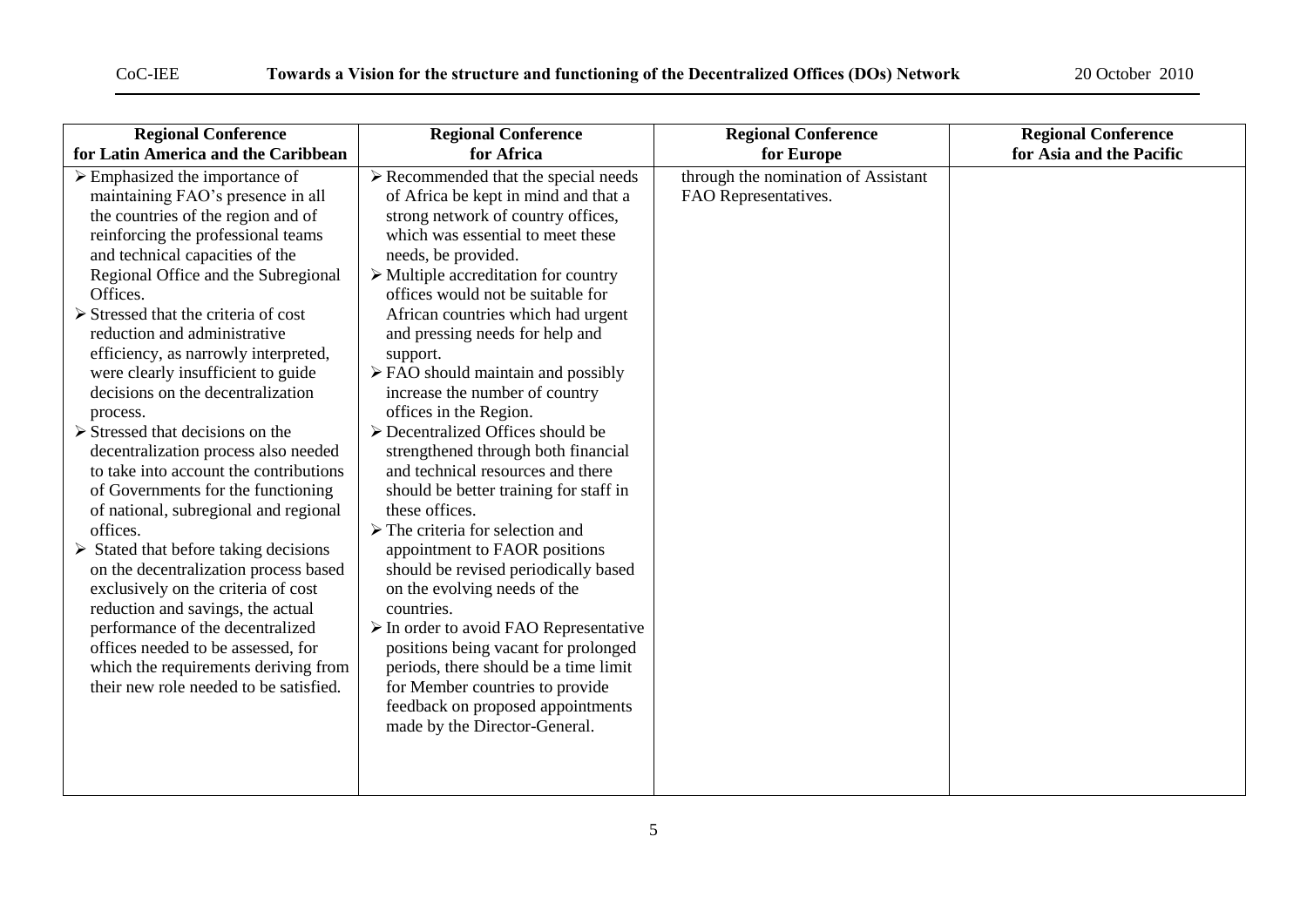| <b>Regional Conference</b>                           | <b>Regional Conference</b> | <b>Regional Conference</b>                                        | <b>Regional Conference</b>                             |
|------------------------------------------------------|----------------------------|-------------------------------------------------------------------|--------------------------------------------------------|
| for Latin America and the Caribbean                  | for Africa                 | for Europe                                                        | for Asia and the Pacific                               |
| $\triangleright$ Urged that the streamlining process |                            |                                                                   |                                                        |
| consider all elements relevant to the                |                            |                                                                   |                                                        |
| Organization's objectives, beyond                    |                            |                                                                   |                                                        |
| mere consideration of reduced cost.                  |                            |                                                                   |                                                        |
| Considered it vital that there be better             |                            |                                                                   |                                                        |
| formulation and clarification of the                 |                            |                                                                   |                                                        |
| flexibility approach to determining                  |                            |                                                                   |                                                        |
| the size and composition of the                      |                            |                                                                   |                                                        |
| decentralized offices and spoke out in               |                            |                                                                   |                                                        |
| defence of FAO's presence in                         |                            |                                                                   |                                                        |
| countries, whenever necessary and                    |                            |                                                                   |                                                        |
| requested by the Government in                       |                            |                                                                   |                                                        |
| question.                                            |                            |                                                                   |                                                        |
| $\triangleright$ Considered relevant a more in-depth |                            |                                                                   |                                                        |
| appraisal of the option of sharing                   |                            |                                                                   |                                                        |
| offices with other programmes and                    |                            |                                                                   |                                                        |
| agencies, stressing that this option                 |                            |                                                                   |                                                        |
| should not affect the Organization's                 |                            |                                                                   |                                                        |
| mandate nor the programmes                           |                            |                                                                   |                                                        |
| approved by its Governing Bodies.                    |                            |                                                                   |                                                        |
|                                                      |                            | 3. Structure and Functioning of the Decentralized Offices Network |                                                        |
| $\triangleright$ The Regional Conference             |                            | $\triangleright$ Suggested to give due consideration              | $\triangleright$ Noted the broad outline of the future |
| understands that the Subregional                     |                            | to merging the two offices (REU and                               | vision on decentralization and                         |
| Office for Central America will                      |                            | SEU) in Budapest to enhance                                       | requested FAO to take into account,                    |
| include Mexico and will become the                   |                            | efficiency and savings.                                           | in further elaborating the vision,                     |
| Subregional Office for Mesoamerica;                  |                            |                                                                   | additional measures to further                         |
| and that Cuba and Dominican                          |                            |                                                                   | increase efficiency and productivity:                  |
| Republic will participate in the                     |                            |                                                                   | i) further strengthening of the                        |
| meetings of this Subregion when they                 |                            |                                                                   | technical capacity of the                              |
| consider appropriate. The Regional                   |                            |                                                                   | decentralized offices and, in                          |
| Conference also understands that the                 |                            |                                                                   | particular, to ensure provision of                     |
| Regional Office in Santiago, Chile,                  |                            |                                                                   | adequate technical support to country                  |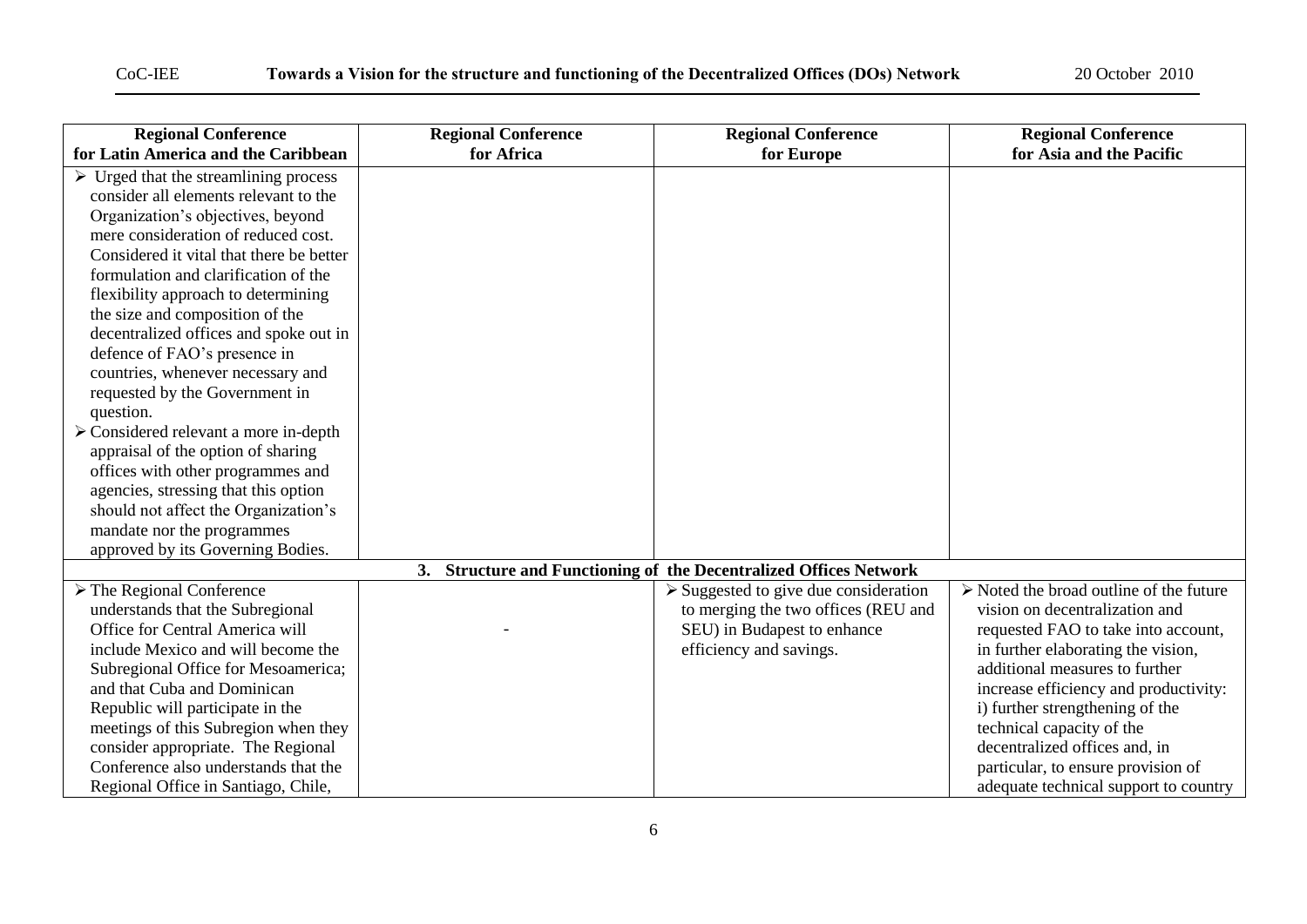### CoC-IEE **Towards a Vision for the structure and functioning of the Decentralized Offices (DOs) Network** 20 October 2010

| <b>Regional Conference</b>                                                                                                                                                                                                                                                                                                                                                                            | <b>Regional Conference</b>                                                                                                                                                         | <b>Regional Conference</b>        | <b>Regional Conference</b>                                                                                                                                                                                                                                                                                                                                                                                                                                                                                                              |
|-------------------------------------------------------------------------------------------------------------------------------------------------------------------------------------------------------------------------------------------------------------------------------------------------------------------------------------------------------------------------------------------------------|------------------------------------------------------------------------------------------------------------------------------------------------------------------------------------|-----------------------------------|-----------------------------------------------------------------------------------------------------------------------------------------------------------------------------------------------------------------------------------------------------------------------------------------------------------------------------------------------------------------------------------------------------------------------------------------------------------------------------------------------------------------------------------------|
| for Latin America and the Caribbean<br>will only have one multidisciplinary<br>team which will incorporate the<br>multidisciplinary team for South<br>America. The functions of the<br>Deputy Regional Representative will<br>be revised – the only additional<br>responsibility will be that of the FAO<br>Representative in Chile.                                                                  | for Africa                                                                                                                                                                         | for Europe                        | for Asia and the Pacific<br>offices; ii) enhancing the capacity of<br>the decentralized offices to provide<br>timely response to emergencies and<br>disasters and address investment<br>issues; iii) implementing staff<br>mobility and rotation policies; and<br>iv) developing a decentralized offices<br>network with effective linkages<br>within the Organization, as well as<br>with the concerned governments,<br>other UN system organizations and<br>development partners.<br>$\blacktriangleright$ Stressed the importance of |
|                                                                                                                                                                                                                                                                                                                                                                                                       |                                                                                                                                                                                    |                                   | maintaining effective linkages<br>between decentralized offices and                                                                                                                                                                                                                                                                                                                                                                                                                                                                     |
|                                                                                                                                                                                                                                                                                                                                                                                                       |                                                                                                                                                                                    |                                   | headquarters staff.                                                                                                                                                                                                                                                                                                                                                                                                                                                                                                                     |
|                                                                                                                                                                                                                                                                                                                                                                                                       |                                                                                                                                                                                    | 4. Other Decentralization Matters |                                                                                                                                                                                                                                                                                                                                                                                                                                                                                                                                         |
| $\triangleright$ Took note of the proposal made that<br>the plenary meetings of the Latin<br>American and the Caribbean Group<br>(GRULAC) have the possibility to<br>establish direct contacts with the<br>Regional Representative and the<br>Subregional Representatives, through<br>videoconferencing or other<br>appropriate mechanisms, when<br>deemed convenient by the presidency<br>of GRULAC. | $\triangleright$ Recommended that the relationship<br>between Permanent Representatives<br>of African countries at the FAO in<br>Rome and the Regional Offices be<br>strengthened. |                                   | $\triangleright$ Supported the view that the Regional<br>Office for Asia and the Pacific should<br>be strengthened in such a manner as<br>to ensure that the financial and<br>human resources provided for the<br>office would be comparable to those<br>committed for other regions that have<br>newly established subregional<br>offices. Requested that such<br>additional human and financial<br>resources should be provided and<br>progress in this matter reported at the<br>thirty-seventh FAO Conference in<br>June 2011.      |